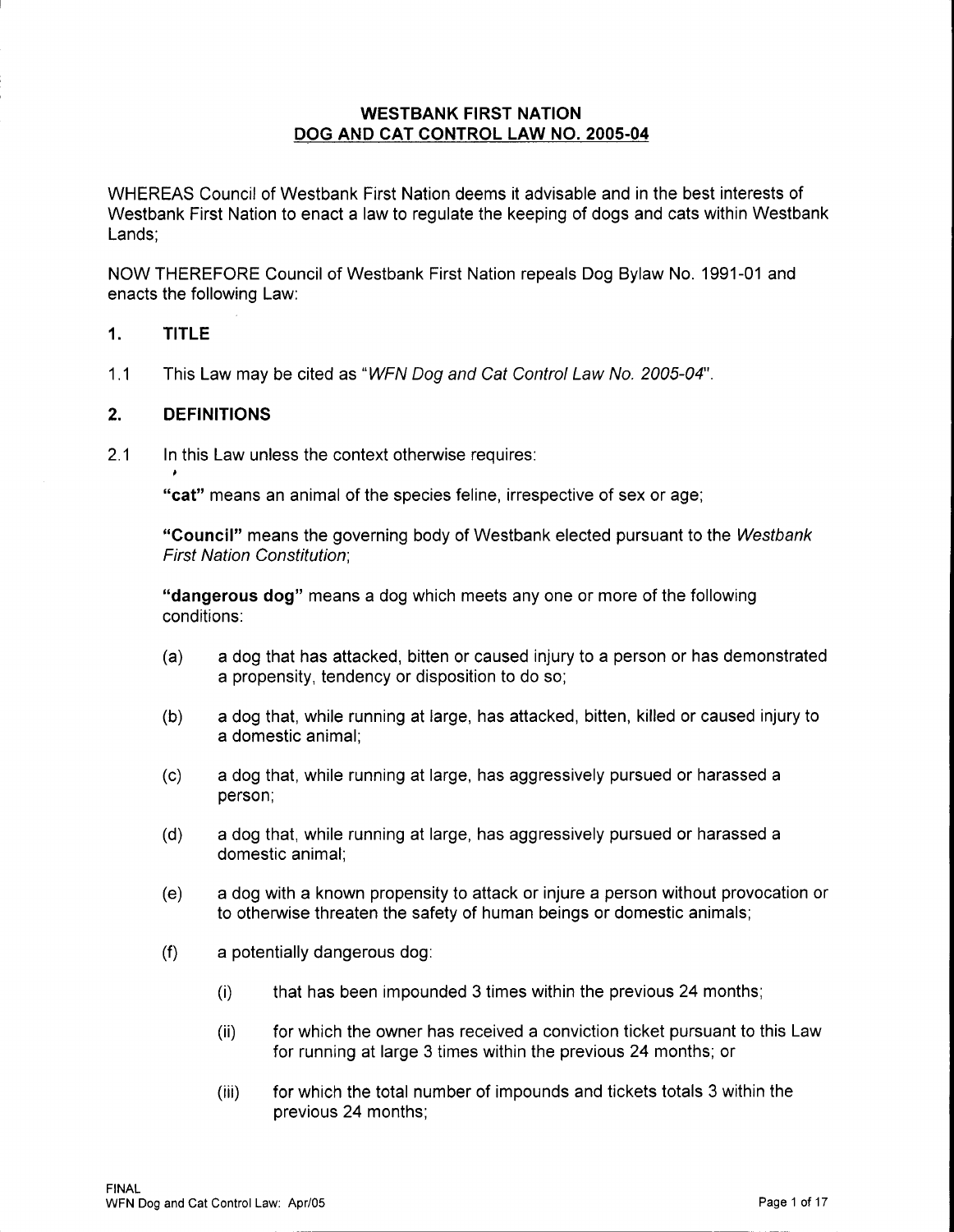(g) a dog that has been deemed dangerous, vicious or similar under a law or bylaw of any other first nation, municipality or regional district of the Province of British Columbia;

**"dog"** means an animal of the species canine, irrespective of sex or age;

**"Dog and Cat Control Officer"** means the person appointed by Council or contracted by Council to enforce and carry out the provisions of this Law and includes the WFN Law Enforcement Officer and any special provincial constable of the SPCA;

**"domestic animal"** means an animal that is tame or kept, or that has been or is being sufficiently tamed or kept, to serve some purpose for the use of people;

**"Enclosure"** means a fence, pen, run or other structure, built in accordance with criteria established by Council, from time to time, suitable to prevent the entry of young children, and suitable to confine a dog, in conjunction with other measures which may be taken by the owner or keeper, such as tethering;

**"impounded"** means seized, delivered, received or taken into the Pound, or into the custody of the Poundkeeper as provided in this Law;

**"kennel"** means a house or range of buildings in which a dog or dogs are kept for the purpose of boarding or breeding;

**"leash"** means a rope, chain, cord, leather strip or other device attached to the collar of a dog capable of controlling and restraining the activity of the dog in a manner which conforms to requirements of this Law;

**"noise"** means continuous barking, howling or yelping sounds lasting more than 5 minutes or the sound of barking, howling or yelping sporadically or erratically for a cumulative duration of 5 minutes or longer in any 15 minute period which sounds are repeated again within 72 hours;

**"non-resident"** means a person who is not resident on Westbank Lands and includes any person who is residing within Westbank Lands for a short duration and who has not taken up permanent residency;

**"occupant" or "occupier"** means a person who is legally entitled to occupy or simply occupies a parcel of land, building, dwelling or premises within Westbank Lands;

**"owner"** when used in relation to the ownership of a dog, includes a person owning, possessing, harbouring or having custody, care and control of a dog or permitting a dog to remain about the person's house, premises or parcel of land and, where the owner is a minor, the person responsible for the custody of the minor;

**"pack"** means 2 or more dogs that are running at large;

**"parcel of land" or "parcel"** means any lot, block, manufactured home pad or other area in which real property within Westbank Lands is held or into which real property within Westbank Lands is subdivided and the improvements affixed to it;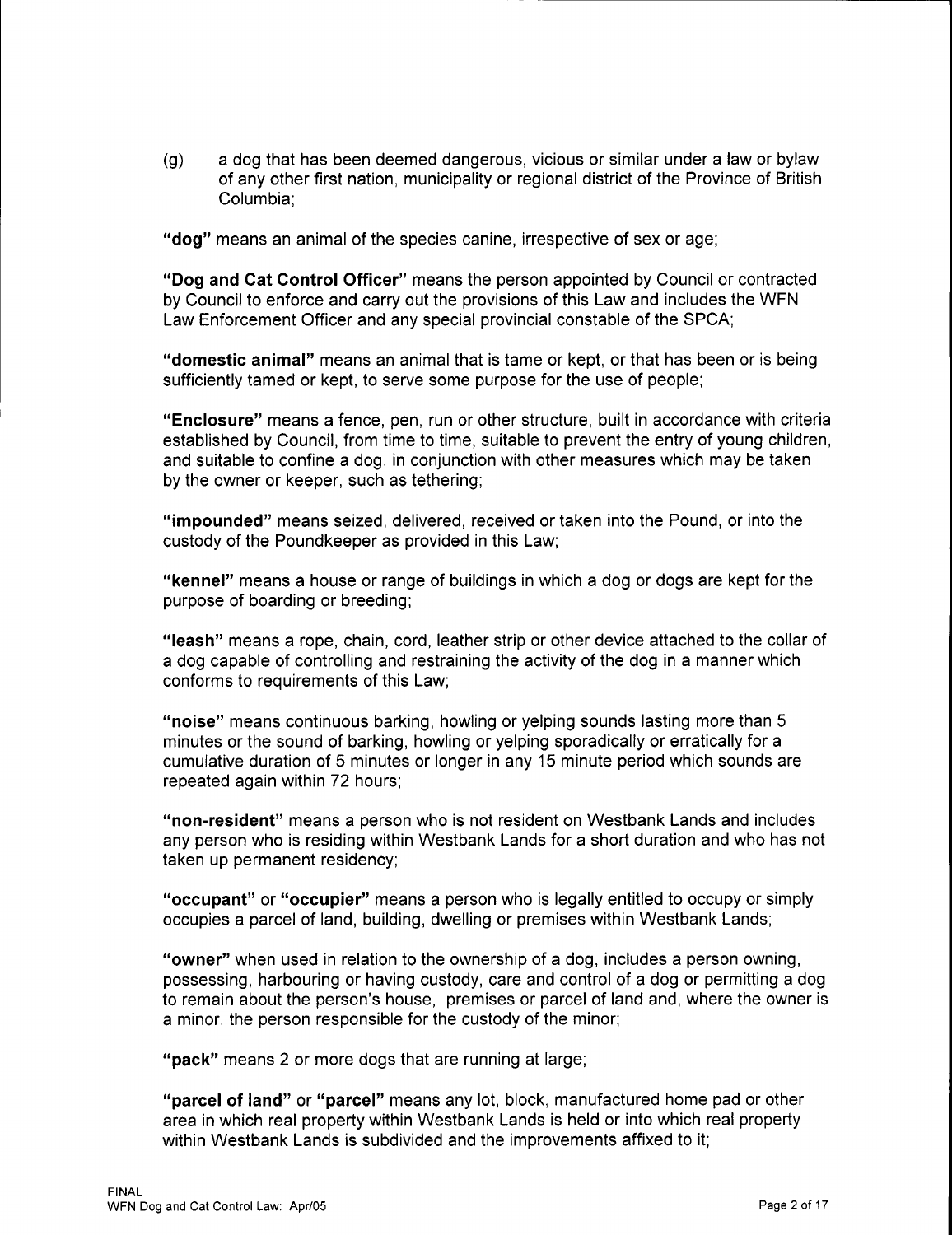**"peace officer"** means a member of the local detachment of the Royal Canadian Mounted Police responsible for policing Westbank Lands, or any delegate;

**"person"** in addition to its ordinary meaning, includes any association, household, society, corporation, partnership or party, whether acting by themselves or by a servant, agent or employee, and the successors, assigns and personal or other legal representatives of such person to whom the context can apply according to law;

**"potentially dangerous dog"** means a dog regardless of age, sex or breed, which is running at large;

**"Pound"** means any building, enclosure or place designated as a dog pound, either by Council or by the person with whom Council has an agreement to act as Poundkeeper, for the keeping of dogs impounded under this Law;

**"Poundkeeper"** means the person or persons appointed from time to time by Council to be Poundkeeper, or the authorized agent of any corporation, society, governmental body or other organization with whom Council has an agreement to act as Poundkeeper, including their assistants;

**"registered holder"** means a person who is registered in the Westbank Lands Register as the holder of an interest in Westbank Lands and, where applicable, includes the occupant;

**"run at large"** with reference to a dog or a cat means:

- (a) a dog or a cat located elsewhere than on the premises of the person owning or having the custody, care or control of the dog or cat that is not under the immediate charge and control of a responsible and competent person;
- (b) a dog located upon a highway or other public place, including a school ground, park or public bench, that is not secured on a leash to a responsible and competent person; or
- (c) a dangerous dog that is on the premises of the owner that is not contained in an Enclosure or securely confined within a dwelling;

and **"running at large"** has a corresponding meaning, and includes a dog without a leash located in a designated "off leash" area within a park is not "running at large" for the purposes of this Law provided that the dog is otherwise under the immediate charge and control of a responsible and competent person;

**"SPCA"** means the Society for the Prevention of Cruelty to Animals;

**"Westbank" or "WFN"** means the Westbank First Nation as defined in the Westbank First Nation Constitution.

**"Westbank Lands"** means:

(a) the following Westbank Indian Reserves: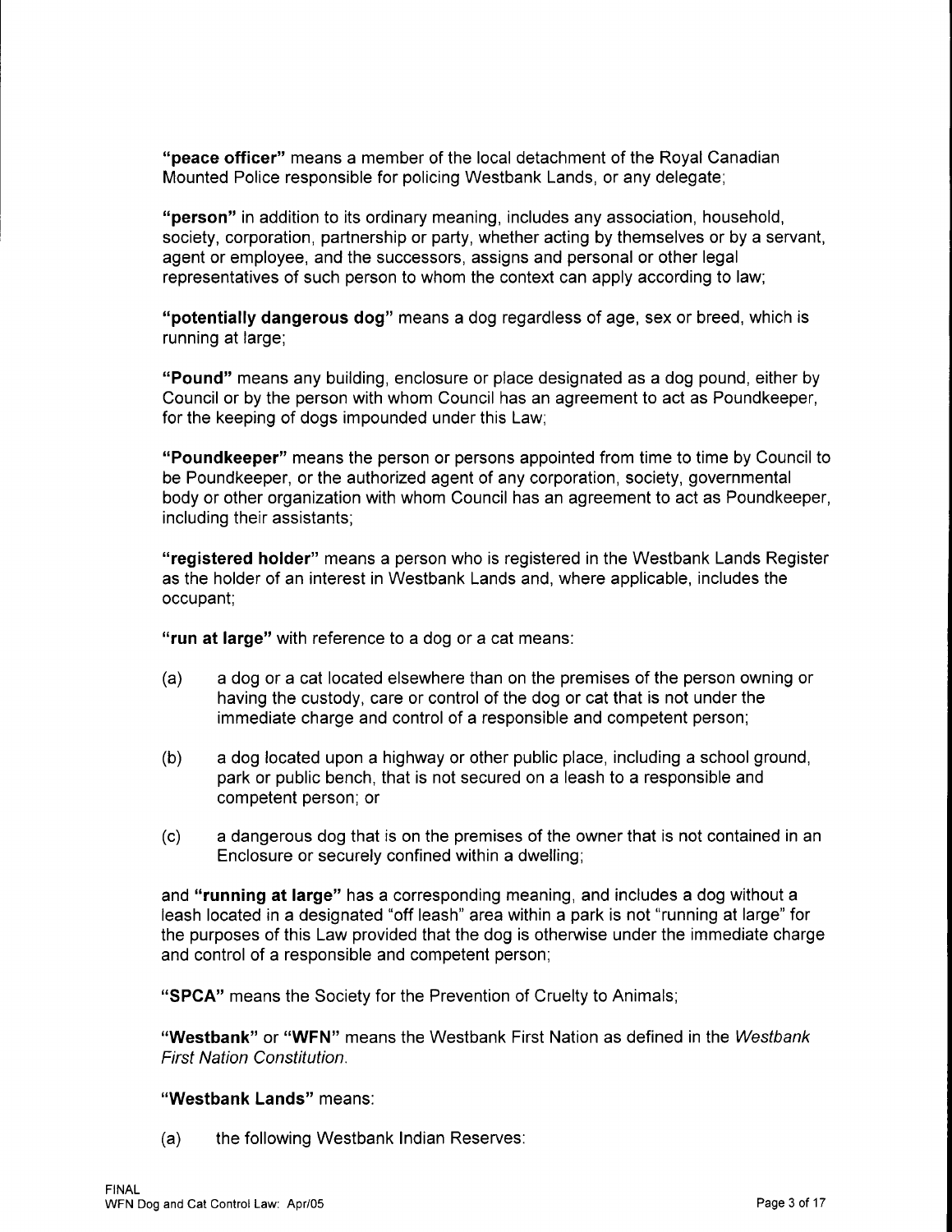- (i) Mission Creek Indian Reserve No. 8
- (ii) Tsinstikeptum Indian Reserve No. 9
- (iii) Tsinstikeptum Indian Reserve No.10
- (iv) Medicine Hill Indian Reserve No. 11
- (v) Medicine Creek Indian Reserve No. 12; and
- (b) lands set apart by Her Majesty the Queen in right of Canada in the future as lands reserved for the use and benefit of Westbank, within the meaning of subsection 91(24) of the Constitution Act, 1867;

**"WFN Law Enforcement Officer"** means the person or persons appointed by Council, from time to time, to administer and enforce the provisions of Westbank Laws enacted by Council, and includes any delegate or any peace officer.

2.2 Unless otherwise provided in this Law, words, expressions and rules of construction used in this Law have the same meaning as in the Westbank First Nation Constitution.

# **3. LICENSING OF DOGS**

- 3.1 No person will own, keep, harbour or possess, within Westbank Lands, a dog over three (3) months of age unless a licence for the dog has been obtained.
- 3.2 The owner of every dog must, annually on or before the last day of February of each year, or as soon thereafter as such dog attains the age of three (3) months, cause the dog to be registered, numbered, described and licensed in the administration offices of Westbank and must cause the dog to wear around its neck a leather or metal collar to which must be attached the metal tag referred to in section 3.10 of this Law.
- 3.3 The licence will be issued by the Dog and Cat Control Officer, and applications for licences may be made to the Dog and Cat Control Officer, or to any other person duly authorized to receive applications for licences. Every licence will be distinguished by a number. A record will be kept by the Dog and Cat Control Officer of all licences issued, and for the purpose of identification, will include a general description of the dog in respect of which the licence was issued.
- 3.4 A non-resident dog owner will, at the expiry of thirty (30) days residency upon Westbank Lands, cause that dog to be registered, numbered, described and licensed as outlined in sections 3.2 and 3.3 of this Law.
- 3.5 Every application for a licence must be accompanied by a licence fee payable to Westbank or such other agency with whom Westbank has an agreement to collect such fee.
- 3.6 A late fee will be payable by the owner of any dog, if the applicable licence fee is not paid in full prior to the last day of February of the licensing year.
- 3.7 All owners of seeing eye and hearing aid guide dogs are required to obtain a licence, but there will be no charge for this licence.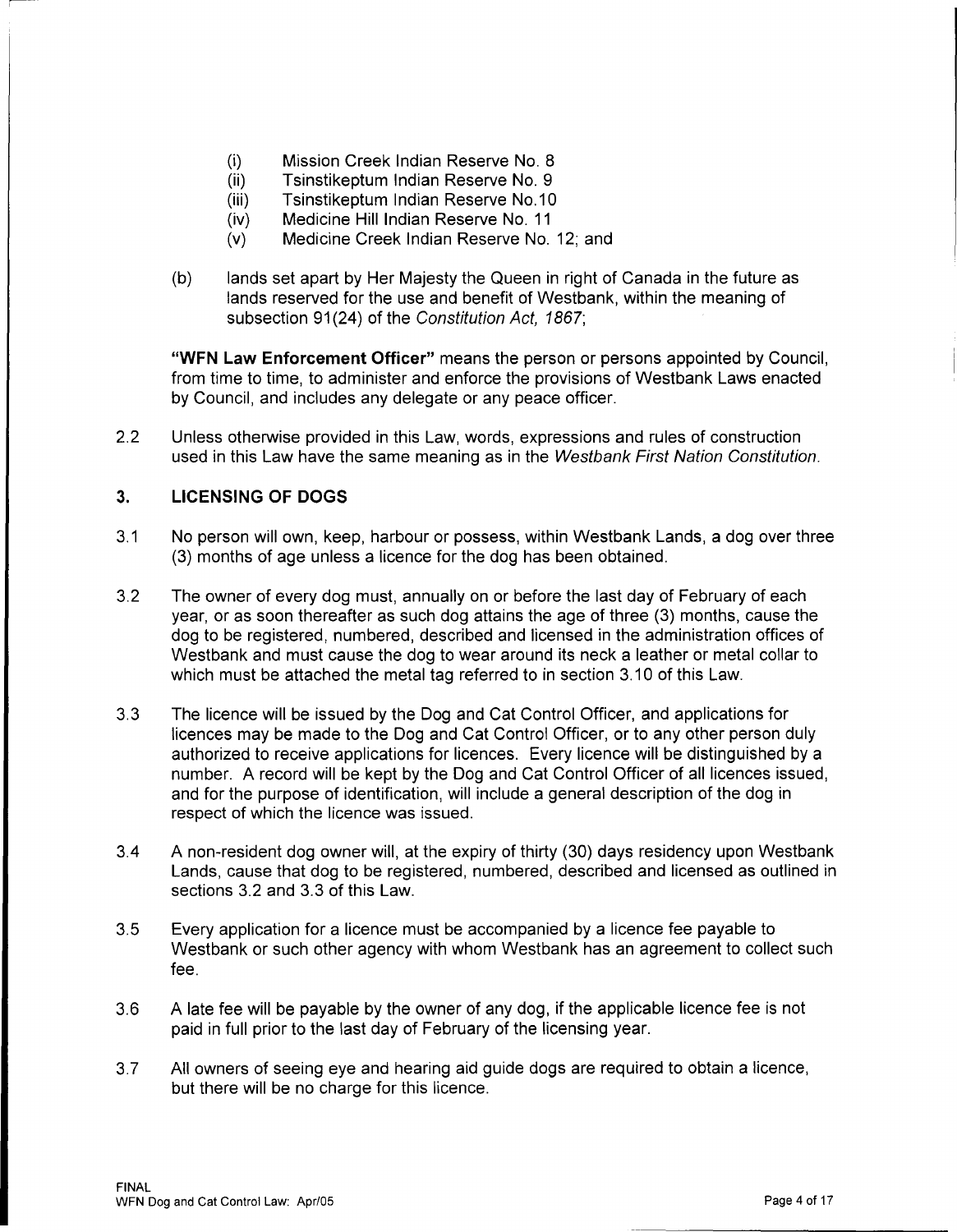- 3.8 If an owner has a dog spayed or neutered within three (3) months from time of purchase of a licence in any licence year, a refund for the difference in the licence fee will be made providing a valid veterinarian certificate is presented by the owner.
- 3.9 A fifty percent (50%) discount will apply to licence fees paid by new residents and new dog owners after July 31<sup>st</sup> in each calendar year.
- 3.10 Every licence issued under this Law will be for the calendar year in which the licence is issued and will expire on the thirty-first (31st) day of December next following the date on which the licence was issued. There will be issued with each licence a metal tag which will be impressed or stamped with a number corresponding to the number of the licence and with figures denoting the year in which the licence expires.
- 3.11 Where the owner of a dog in respect of which a licence is issued under this Law sells or otherwise ceases to be the owner of the dog, the licence, in respect of that dog, is cancelled.
- 3.12 A person holding a valid licence for a dog under the provisions of the Livestock Protection Act, RSBC 1996, c. 273, as amended, or under a law of any other municipality or regional district of the Province of British Columbia who takes up residence within Westbank Lands is not required to obtain a licence nor pay the corresponding licence fee pursuant to this Law in respect of the same dog for the unexpired portion of the period for which the valid licence for the dog has been issued. Upon expiry of the unexpired portion of the period, section 3.1 will apply. The exemption contained in this section will not apply to a person who has obtained the licence in another jurisdiction while residing upon Westbank Lands.
- 3.13 (a) No person may keep or harbour more than two (2) dogs in or on any premises on a parcel of land within Westbank Lands unless a kennel licence is held.
	- (b) Every person who keeps or harbours three (3) or more dogs is deemed to operate a kennel and must obtain a kennel licence.
	- (c) Any owner raising, training or keeping more than two (2) dogs is required to obtain a kennel licence.
	- (d) Veterinary hospitals which keep dogs inside a closed building at all times and other dog service businesses which hold dogs inside a closed building and do not provide overnight care are exempted from the requirements of subsection 3.13(b).
	- (e) Applications for a kennel licence may be made to the Dog and Cat Control Officer, or to any other person duly authorized by Council to receive these applications and must be accompanied by the applicable kennel licence fee payable in accordance with section 3.5. Kennel licences will be issued by the Dog and Cat Control Officer. Issuance of a kennel licence is conditional on a kennel structure being built in accordance with standards for dog kennels established by Council, from time to time, and which structure is approved by the Dog and Cat Control Officer.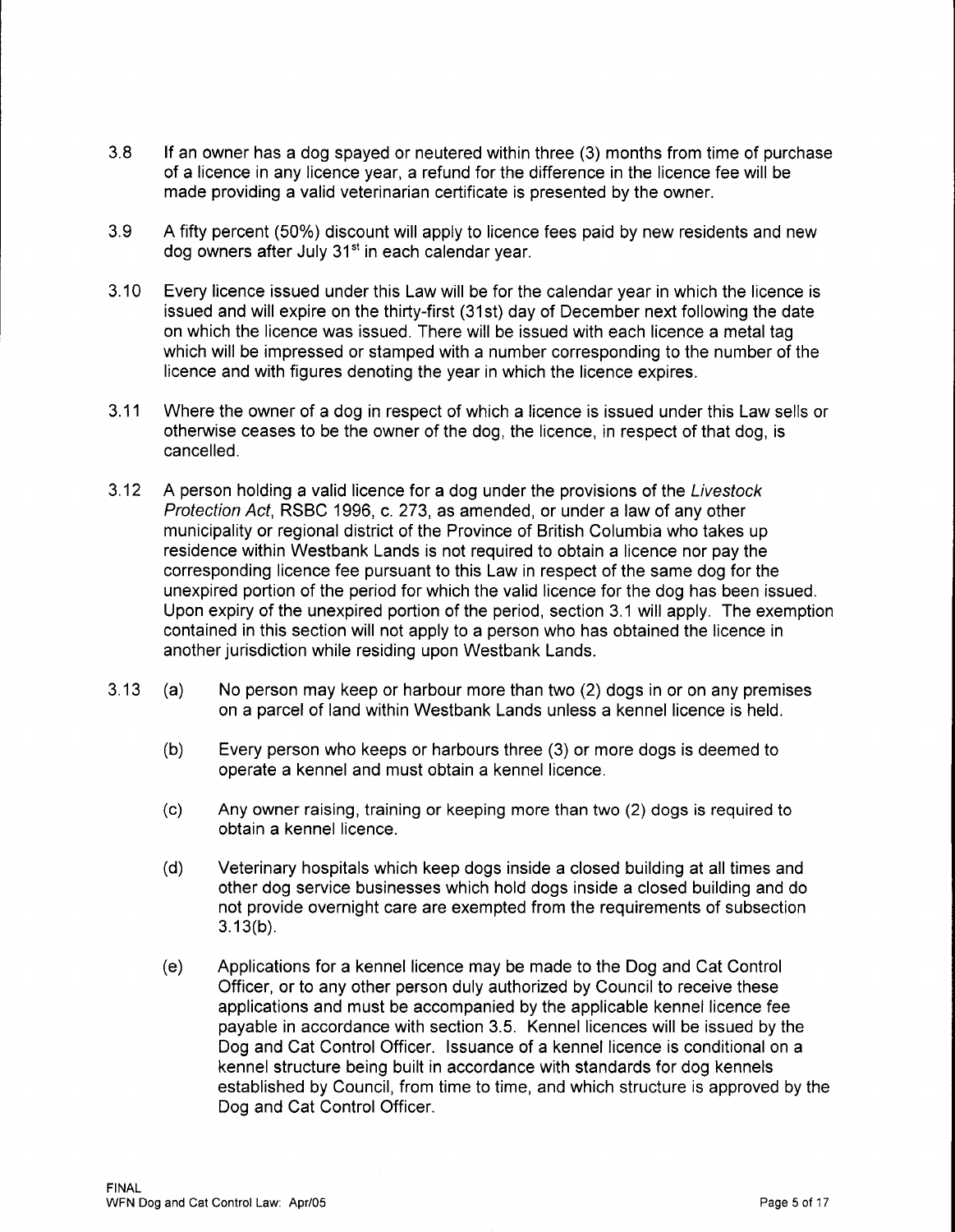- 3.14 Council must establish a schedule of fees payable pursuant to this Law, in respect of licensing, seizure of dogs and destruction of dogs.
- 3.15 A copy of the current schedule of fees must be available for viewing free of charge at the administrative offices of Westbank and available for distribution at a nominal charge.

## **4. CONTROL OF DOGS**

- 4.1 No owner will take or allow any dog onto any public beaches, swimming areas, parks or school grounds unless the park or public area has been otherwise designated by Council and posted to allow for dogs in the area.
- 4.2 Council may, from time to time, designate specific parks or public areas to allow either for dogs on leash or for dogs off leash.
- 4.3 All dogs while outside and not under effective control on a leash held by a competent person in urbanized areas or under the immediate care and effective control of a responsible and competent person in rural areas, must be kept in an Enclosure in the back yard, which Enclosure must be constructed in accordance with the standards for Enclosures established by Council from time to time.
- 4.4 No owner will tie, secure, tether or pen any dog in a front yard or within 1.5 metres (5 feet) of any side or backyard property line.
- 4.5 No owner will tie, secure, or tether any dog except in a back yard and the tethering system must allow adequate freedom of movement, with a minimum of 3 metres (10 feet) radius.
- 4.6 Notwithstanding section 4.3 hereof, where a back yard of a property is fully enclosed with a secure fence and a self-locking gate which will effectively prevent any dog from escaping therefrom, a dog may be allowed to roam free anywhere therein.
- 4.7 It will be unlawful for a person to have a dangerous dog:
	- (a) in a street or in a public place or other place that is not owned or controlled by the person unless the dog is leashed, controlled and effectively muzzled to prevent it from biting another animal or a person; or
	- (b) on the premises owned or controlled by the person and is not kept securely confined either indoors or in an Enclosure required under this Law.
- 4.8 No owner of a dog, will allow or suffer the dog to run at large within Westbank Lands. This prohibition does not apply to a dog that is under the charge and control of:
	- (a) a responsible and competent person and is actively engaged in dog trials, dog shows, or other similar activities; or
	- (b) a peace officer, WFN Law Enforcement Officer or other person employed for the preservation and maintenance of the public peace, an officer or a person having the powers of a customs and excise officer when performing a duty in the administration of the federal Customs Act or Excise Act, or an officer or member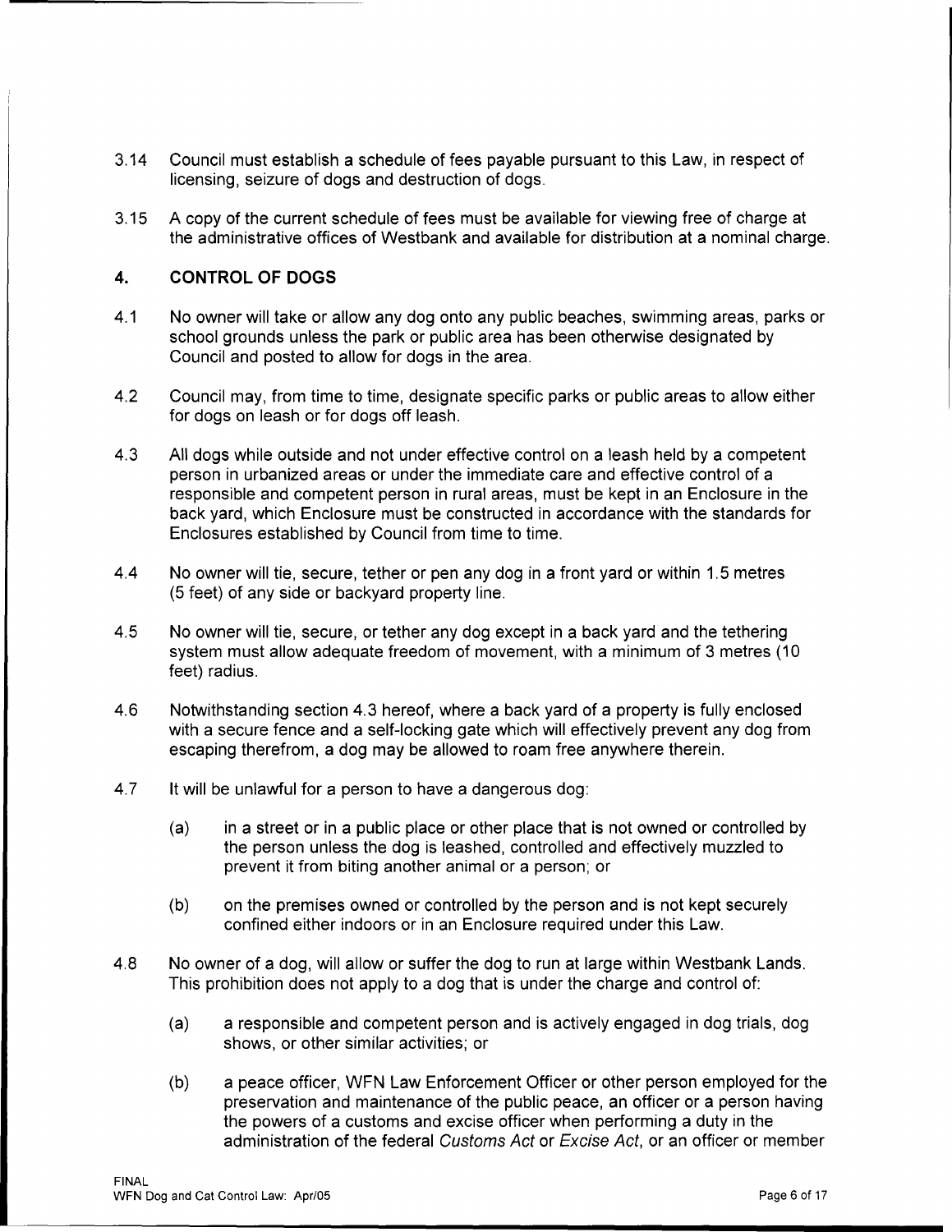of the Canadian Forces, or a duly licensed and qualified security guard, while in the course of performing lawful duties.

- 4.9 On receipt of a complaint of a dog running at large or a dog tied, secured or tethered in violation of sections 4.4 or 4.5, a dog owner will be required within fourteen (14) days to erect a secure fence or pen in accordance with standards for Enclosures established by Council from time to time. If the fence or pen is not built within the fourteen (14) days, a charge may be laid pursuant to the provisions of this Law.
- 4.10 No person being the owner or occupant of any private premises on a parcel of land within Westbank Lands will permit, allow or suffer the noise of barking, yelping or howling sounds from a dog(s) to be caused or made at the private premises owned or occupied by that person in a manner that can easily be heard or otherwise perceived by an individual who is not at the same private premises.

#### **5. EXCREMENT**

- 5.1 No owner of a dog will allow or suffer the dog to leave or deposit any feces or excrement in any public property or any park, boulevard or road allowance unless the person immediately removes the feces or excrement and disposes of it in a sanitary manner.
- 5.2 No owner of a dog will allow or suffer the dog to deposit any feces or excrement on private property not under the care and control of the dog owner or onto private property on which the dog owner has not been invited, unless the person immediately removes the feces or excrement and disposes of it in a sanitary manner.
- 5.3 A person who is certified as being blind is not exempted from the provisions of sections 5.1 and 5.2.

### **6. IMPOUNDING OF DOGS AND CATS**

- 6.1 Council will itself, or contract to, establish and operate a Pound for the impounding of dogs and cats pursuant to the provisions of this Law.
- 6.2 Council will, from time to time, as may be required, appoint or contract with a Poundkeeper, who will operate a Pound for the impounding of dogs and cats pursuant to the provisions of this Law.
- 6.3 Council will, from time to time, as may be required, appoint or contract with a Dog and Cat Control Officer to enforce the provisions of this Law.
- 6.4 The Dog and Cat Control Officer is authorized to seize any dog found running at large, or any dog that is not securely fenced or penned in accordance with standards for Enclosures established by Council, from time to time, or any dog which is tethered contrary to section 4.4 or 4.5 of this Law, or any dog which is unlicensed or is not wearing a tag as referred to in sections 3.1 and 3.2 of this Law or any cat which is found running at large contrary to section 10.3.
- 6.5 Dog and Cat Control Officer will, immediately after making the seizure under section 6.4, cause for the dog or cat to be impounded, and the Poundkeeper will retain the dog or cat, as the case may be, for seventy-two (72) hours, and if the dog or cat is not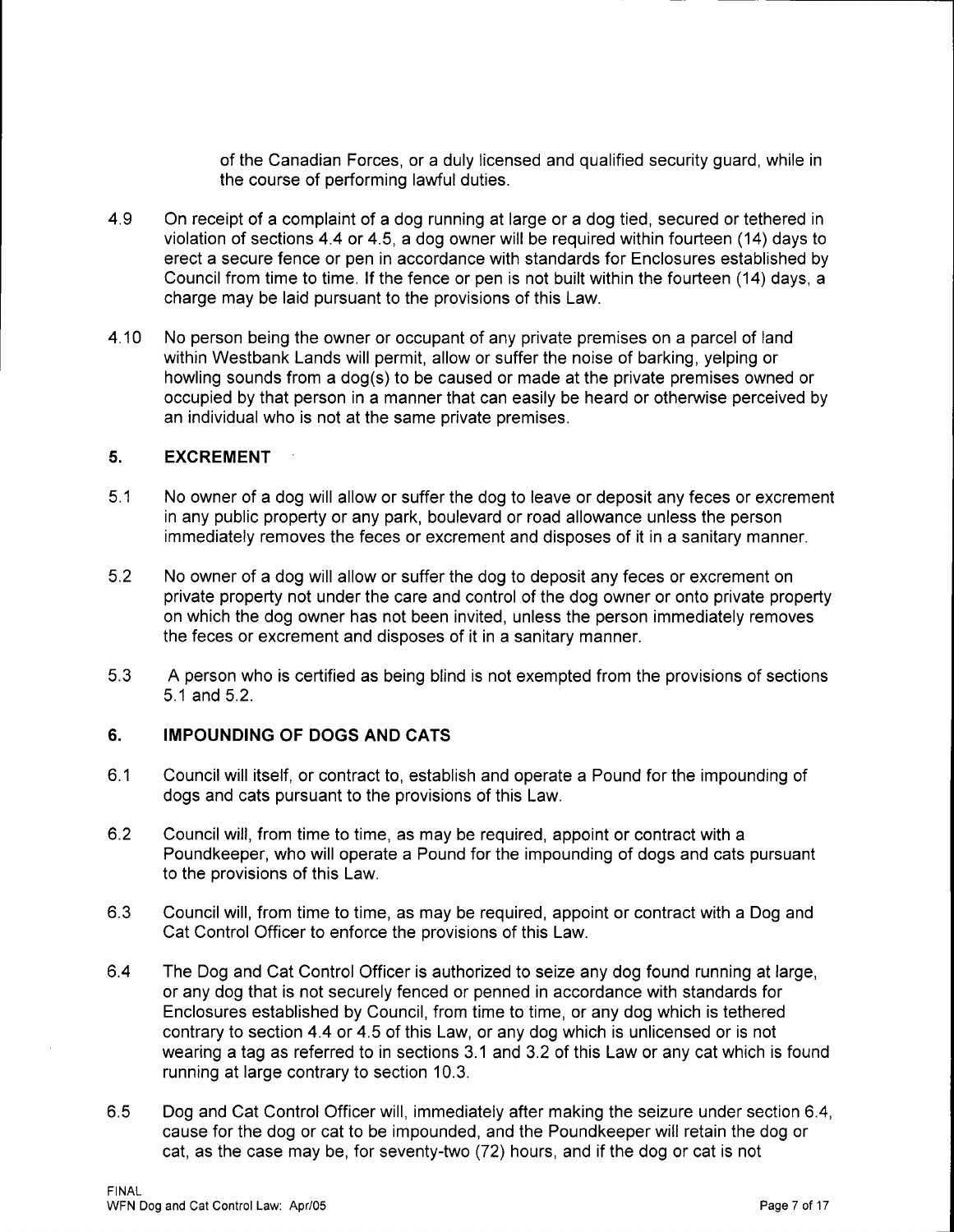reclaimed or the infraction is not remedied within the seventy-two (72) hour period, it will be the duty of the Poundkeeper to cause the dog or cat to be sold or humanely destroyed or to take such further measures as the Poundkeeper determines necessary.

- 6.6 Notwithstanding the provisions of section 6.5 of this Law, the owner of a dog will, upon written request, be allowed to leave the dog in the pound for up to fourteen (14) days while an Enclosure required pursuant to section 4.3 is being constructed, without the Poundkeeper selling or humanely destroying the impounded dog after seventy-two (72) hours as provided in this Law.
- 6.7 It is the duty of the Pound keeper to receive any dog or cat delivered to him which has been seized or impounded pursuant to the provisions of this Law, and to retain the dog or cat and deal with it in the manner as other dogs and cats seized, received and retained by him, pursuant to this Law.
- 6.8 If the owner of an impounded dog or cat is known to the Poundkeeper, the Poundkeeper will immediately notify the owner by mail or telephone in accordance with the form of Impounding Notice established by Council, from time to time.
- 6.9 Subject to section 11.4, if an owner contacts the Poundkeeper and requests that their dog or cat be taken away and destroyed, the Poundkeeper may direct the Dog and Cat Control Officer to call for and take away the dog or cat and may humanely destroy or otherwise dispose of the dog or cat.
- 6.10 The owner of a dog or cat impounded under this Law, may reclaim their dog or cat on application to the Poundkeeper after providing proof of ownership and payment in full of all applicable license, penalty, impounding and maintenance fees, and where the dog is a dangerous dog, demonstrating that an Enclosure is available for that dangerous dog at their normal premises.
- 6.11 Notwithstanding sections 6.4, 6.6 or 6.10, where a dangerous dog has caused injury to a person or a domestic animal, the Poundkeeper may humanely destroy the dog.
- 6.12 The Dog and Cat Control Officer may, where he has reason to believe that either a dog for which the license for the current year has not been paid, or a dog not bearing the collar and tag as required by sections 3.1 and 3.2 of this Law, has taken refuge on any premises, request the occupant of the premises to satisfy him that the requisite licence has been paid for and to exhibit the requisite tag, or to forthwith deliver to him the dog; and where any dog is found to be on any such premises to produce the license and tag for the dog. Any person, who fails or refuses to produce the license receipt and tag, or who fails, neglects, or refuses to deliver the dog on request, and who resists or interferes with the Dog and Cat Control Officer in seizing the dog, is deemed to be guilty of an infraction of this Law.
- 6.13 It is unlawful for any person to release or rescue or to attempt to release or rescue any dog lawfully in the custody of the Poundkeeper or Dog and Cat Control Officer, and no person may intervene or otherwise interfere with the Poundkeeper or Dog and Cat Control Officer in the lawful exercise of their respective duties.
- 6.14 Where the owner is not known or the owner so notified pursuant to section 6.8 of this Law, does not within three (3) days of impoundment or notification, as the case may be,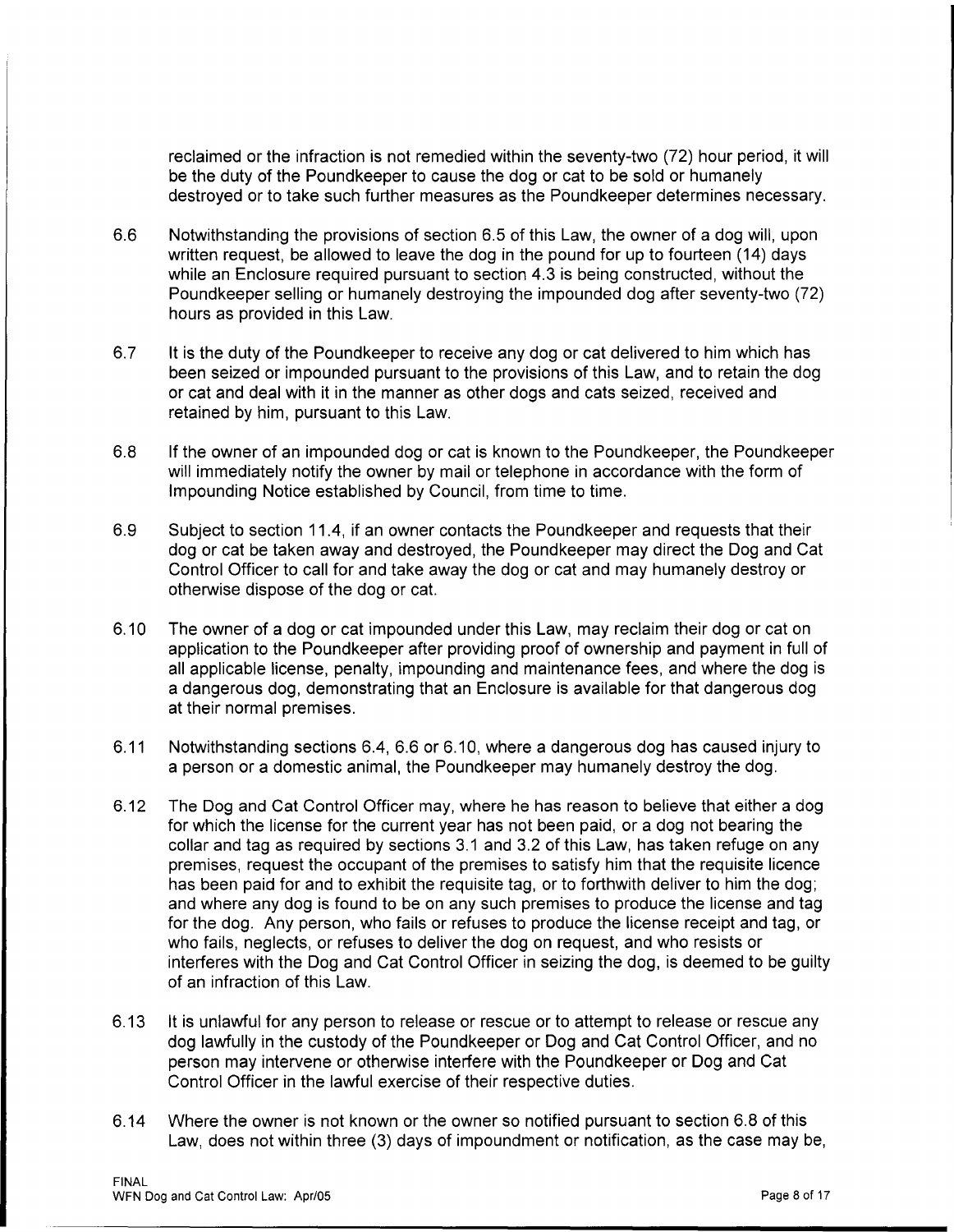appear at the Pound and reclaim their impounded dog by payment of the applicable charges, in accordance with the provisions of this Law, the Poundkeeper may sell or humanely destroy the dog as provided for in this Law.

- 6.15 The Poundkeeper must not allow a person to adopt any dog unless that person firstly pays in full all applicable license fees and secondly, can demonstrate that there is adequate fencing or an adequate pen provided, or signs a declaration that they will provide a fence or pen in accordance with the standards for Enclosures established by Council, from time to time. The new owner must be allowed fourteen (14) days to cause the fence or pen to be constructed, and if the fence or pen is not constructed at the expiry of the fourteen (14) days, a fine may be imposed pursuant to the provisions of this Law. Apartment dwellers are exempt from this fence or pen requirement.
- 6.16 (a) Every owner or other person entitled to the possession of a dog which has been impounded must within seventy two (72) hours upon being notified or becoming aware of such impounding, reclaim the dog in accordance with the provisions of this Law.
	- (b) If the Pound is broken into and the dog escapes and gets back to the possession or custody of the owner or any person caring for the dog, the owner or person will still be liable for the payment of fees and expenses chargeable and recoverable under section 6.10 of this Law.
	- (c) When selling or adopting out a dog to a person other than the previous owner, the Poundkeeper must ensure that the dog is neutered or spayed, and if neutering or spaying is required, must charge the veterinary fee to the purchaser.
- 6.17 Any dog found trespassing on Westbank Lands must be subject to this Law and its owner must be subject to the conditions and penalties set out in this Law.

# **7. RIGHT OF ENTRY**

- 7.1 The Dog and Cat Control Officer is authorized to enter, at all reasonable times, upon any parcel of land within Westbank Lands that is subject to any of the terms and conditions of this Law, in order to determine the health and well-being of any dog within the premises and to ascertain whether the provisions of this Law are being obeyed.
- 7.2 Where the Dog and Cat Control Officer or the Poundkeeper is satisfied that an animal is not receiving proper care, treatment or shelter or is being kept on any premises contrary to the provisions of this Law, they are each authorized to enter upon any parcel of land or premises within Westbank Lands in order to control, impound or destroy any dangerous dog, or wounded or sick dog or cat.

### **8. DOGS CAUSING INJURY OR DAMAGE**

- 8.1 A Dog and Cat Control Officer, or any other person(s) or agencies authorized by Council for the purpose of this Law, may destroy a dog(s) if the dog(s) is found:
	- (a) running in packs; and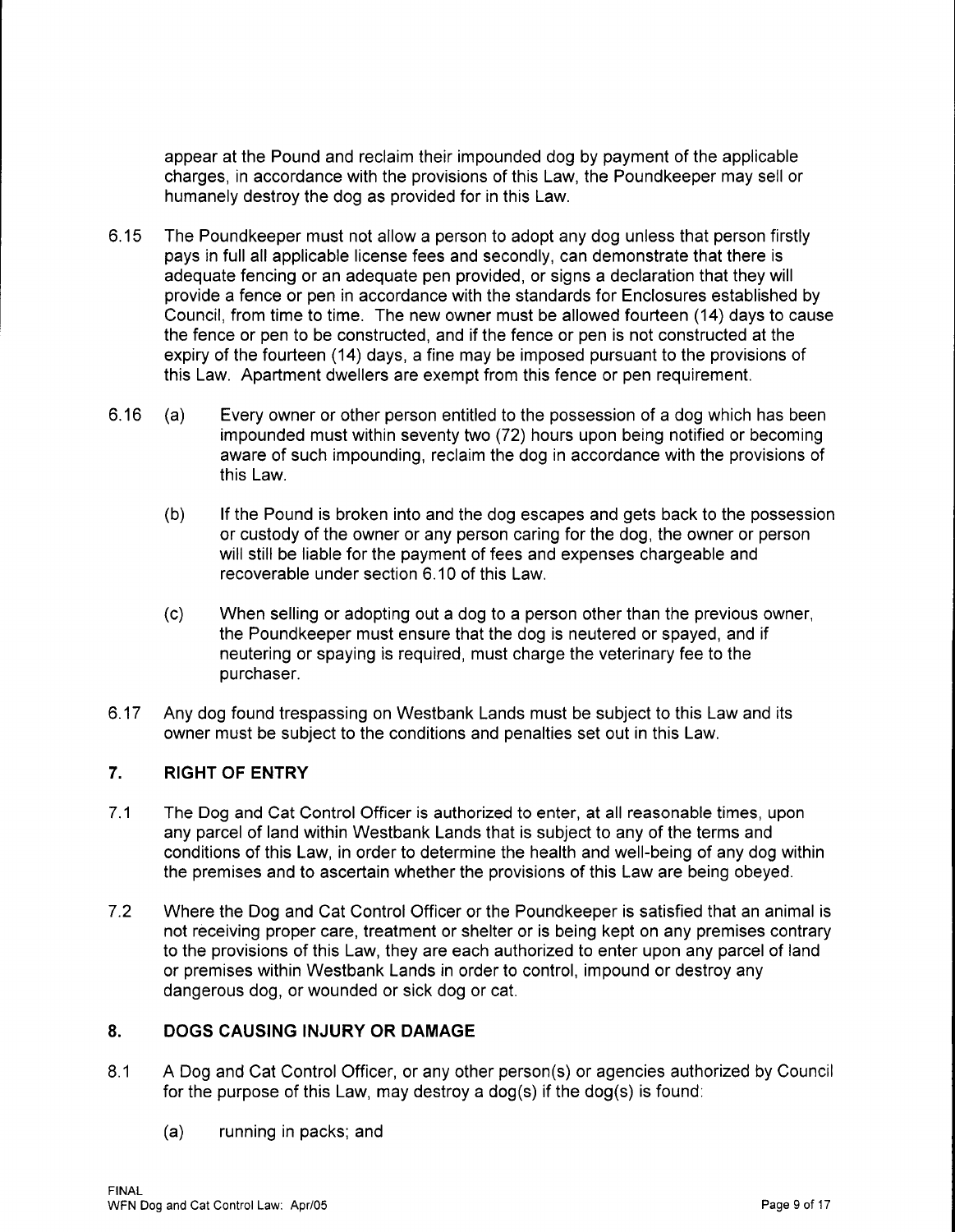- (b) attacking or viciously pursuing a person or a domestic animal.
- 8.2 An authorization under 8.1 must be in writing, but Council may, if of the opinion that the situation is urgent, grant authority verbally or by means of en electronic communications device.

#### **9. DOGS RUNNING AT LARGE**

- 9.1 A Dog and Cat Control Officer may take a dog that is running at large into custody, and impound the dog pursuant to the provisions of this Law.
- 9.2 If a dog that is taken into custody under 9.1 is apparently ownerless, the Dog and Cat Control Officer may:
	- (a) release the dog to any person who:
		- (i) obtains a valid and subsisting licence for the dog, and pays the applicable impounding fee; and
		- (ii) is, in the opinion of the Dog and Cat Control Officer, capable of owning and being responsible for the dog; or
	- (b) destroy the dog.
- 9.3 If a dog that is taken into custody under 9.1 is licensed or if the owner of the dog is ascertained, the Dog and Cat Control Officer must release the dog to the owner on payment of the applicable impounding fee.

## **10. CONTROL OF CATS**

- 10.1 No person may keep or harbor more than two (2) cats in or on any premises on a parcel of land within Westbank Lands which is less than .20 hectares ( $\frac{1}{2}$  acre) in area.
- 10.2 No person may be or become an owner of any cat that is actually or apparently over the age of six (6) months unless:
	- (a) the cat has been spayed or neutered, as the case may be, by a veterinarian; or
	- (b) the person holds a valid cat breeding permit for an unspayed or unneutered cat as provided for in this Law; or
	- (c) the person is not normally resident within Westbank Lands and while within Westbank Lands for any temporary period or periods ensures that his or her cat, if unspayed or unneutered, is not permitted to be running at large within Westbank Lands.
- 10.3 Every owner of a cat must ensure that the cat, if it is unspayed or unneutered, whether pursuant to a cat breeding permit issued under this Law or otherwise, is not permitted to be running at large within Westbank Lands.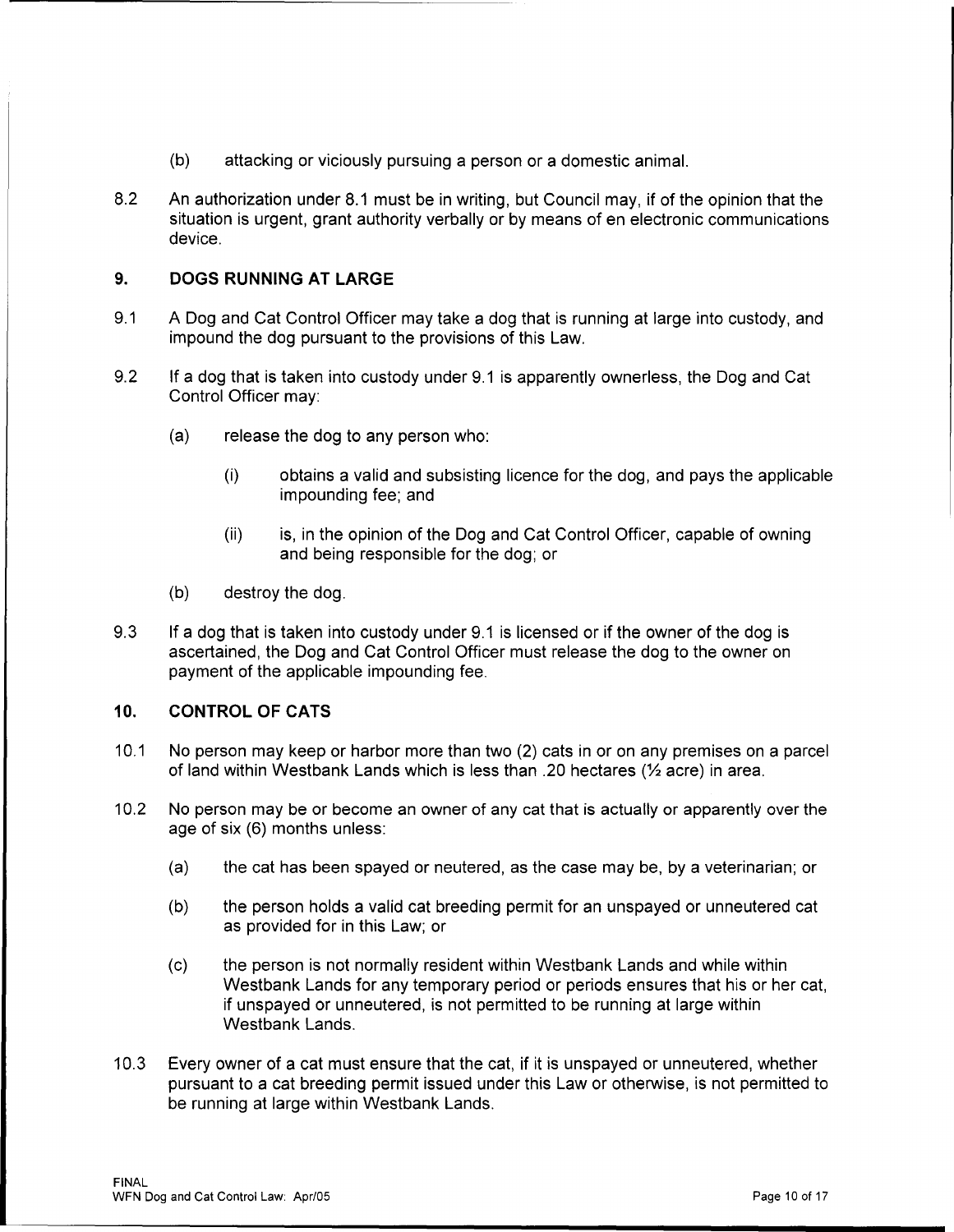10.4 Any person finding a cat running at large that the person believes to be unspayed or unneutered and takes into his or her possession must immediately notify the Dog and Cat Control Officer and either deliver the cat to the Dog and Cat Control Officer or, upon request, release the cat to the Dog and Cat Control Officer.

----------------------------------------,

- 10. 5 Every owner of a cat is responsible for ensuring that the cat bears sufficient identification to allow any person finding the cat running at large to identity and contact the owner. For clarity, but without limiting the identification options open to an owner, cat identification may take the form of a collar and tag worn by the cat, a traceable tattoo or microchip.
- 10.6 It is unlawful for any person other than the owner of a cat or the Dog and Cat Control Officer to remove any identification worn by a cat pursuant to this Law.
- 10.7 Any person who wishes to obtain a cat breeding permit that will exempt that person from the provisions of section 10.2(b) during the life of the permit, must submit to the Dog and Cat Control Officer the form of permit application, established by Council from time to time.
- 10.8 The Dog and Cat Control Officer shall, upon receipt of a completed cat breeding permit application form together with the applicable fees, issue a cat breeding permit which permit will be valid for a period of two years from the date of issuance.
- 10.9 An owner who holds a cat breeding permit is responsible for ensuring that the cat to which the permit relates is not permitted to be running at large within Westbank Lands.

## **11. ORDER TO DESTROY A DOG OR CAT**

- 11.1 On being satisfied that a dog or a cat has killed or injured, or is likely to kill or injure, a person or a domestic animal, the Poundkeeper or the Dog and Cat Control Officer may, apply to the Provincial Court for an order that the dog or cat, as the case may be, be killed in a manner specified in the order.
- 11.2 A Dog and Cat Control Officer may, with the consent of either the Poundkeeper or the WFN Law Enforcement Officer, or the person whom Council may in writing designate, and on being satisfied that the situation is urgent and an application cannot reasonably be made to the Provincial Court under 11.1, make an order under 11.1.
- 11.3 A consent under 11.2 must be in writing, if however the Poundkeeper, the Dog and Cat Control Officer or the person designated under 11.2 is of the opinion that the situation is urgent, then they may give a consent verbally or by means of an electronic communications device.
- 11.4 An owner who requests that their dog or cat be humanely destroyed or otherwise disposed of by the Poundkeeper must first complete the form of Consent for Euthanasia established by Council, from time to time.
- 11.5 A dog or cat which is to be humanely destroyed will be destroyed under direct supervision of a person authorized to practice veterinary medicine under the Veterinarians Act of British Columbia, and in possession of a valid and subsisting Westbank or City of Kelowna business licence, as the case may be.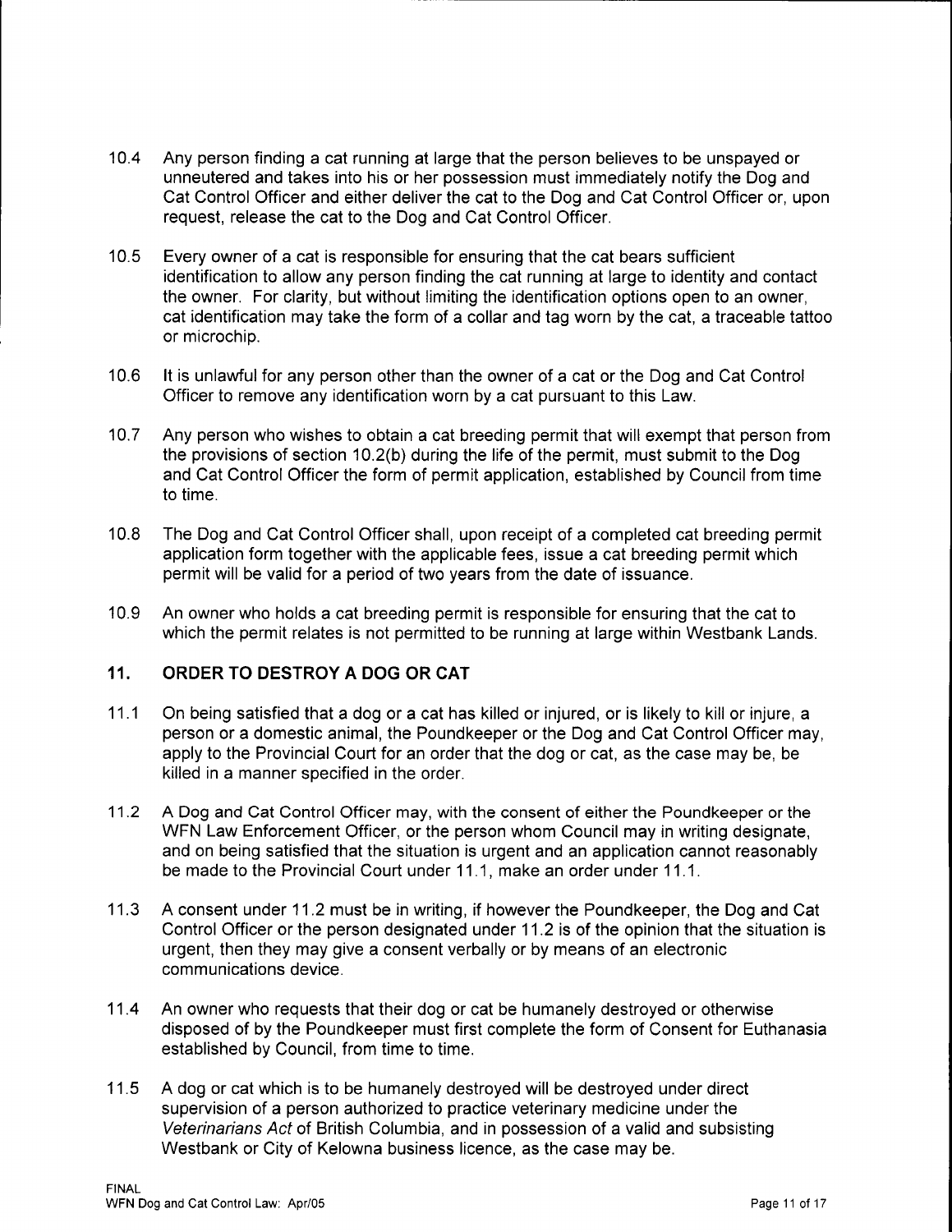## **12. WARNINGS**

12.1 Despite any other provision of this Law, if a Dog and Cat Control Officer has reasonable grounds to believe that a person is not complying with a provision of this Law, the Dog and Cat Control Officer may give that person a warning.

# **13. VIOLATION REPORTS**

- 13.1 If a Dog and Cat Control Officer has reasonable grounds to believe that a dog for which a valid and subsisting licence has been issued is, or has been, running at large, the officer may issue, by personal service on or by registered mail to, the person to whom the licence was issued, a form of initial violation report established by Council, from time to time.
- 13.2 A person on whom an initial violation report is served must, not more than five (5) days from the date on the report, submit to the Dog and Cat Control Officer who issued the report a written explanation of the circumstances in which the dog was running at large.
- 13.3 If an initial violation report has been issued under section 13.1 and, before December 31 in the same year, a Dog and Cat Control Officer finds the same dog again running at large, the officer may issue by personal service on or by registered mail to, the person to whom the initial violation report was issued, a form of final violation report established by Council, from time to time.
- 13.4 A person to whom a final violation report is issued must, not more than 10 days from the date on the final violation report, pay the applicable penalty fee.
- 13.5 If a violation report is issued under 13.3, the Dog and Cat Control Officer who issues the report may, after considering the initial violation report and the written explanation, if any, and with the consent of the WFN Law Enforcement Officer or the Poundkeeper or Council:
	- (a) take the dog into custody and humanely destroy it or take such other measures to be determined appropriate; and
	- (b) order that the person to whom the final violation report is issued be prohibited from owning or keeping any other dog for a period of one year from the date of the order.
- 13.6 An order made under 13.5(b) must be personally served on the person against whom the order is made.
- 13.7 If a person owns or keeps a dog in contravention of an order made under 13.5(b), a Dog and Cat Control Officer may take the dog into custody and humanely destroy it or take such other measures as he determines appropriate.

## **14. DESTROYING AND DISPOSING OF DOGS**

14.1 For the purposes of this Law, a Dog and Cat Control Officer may enter any parcel of land during reasonable hours if the officer: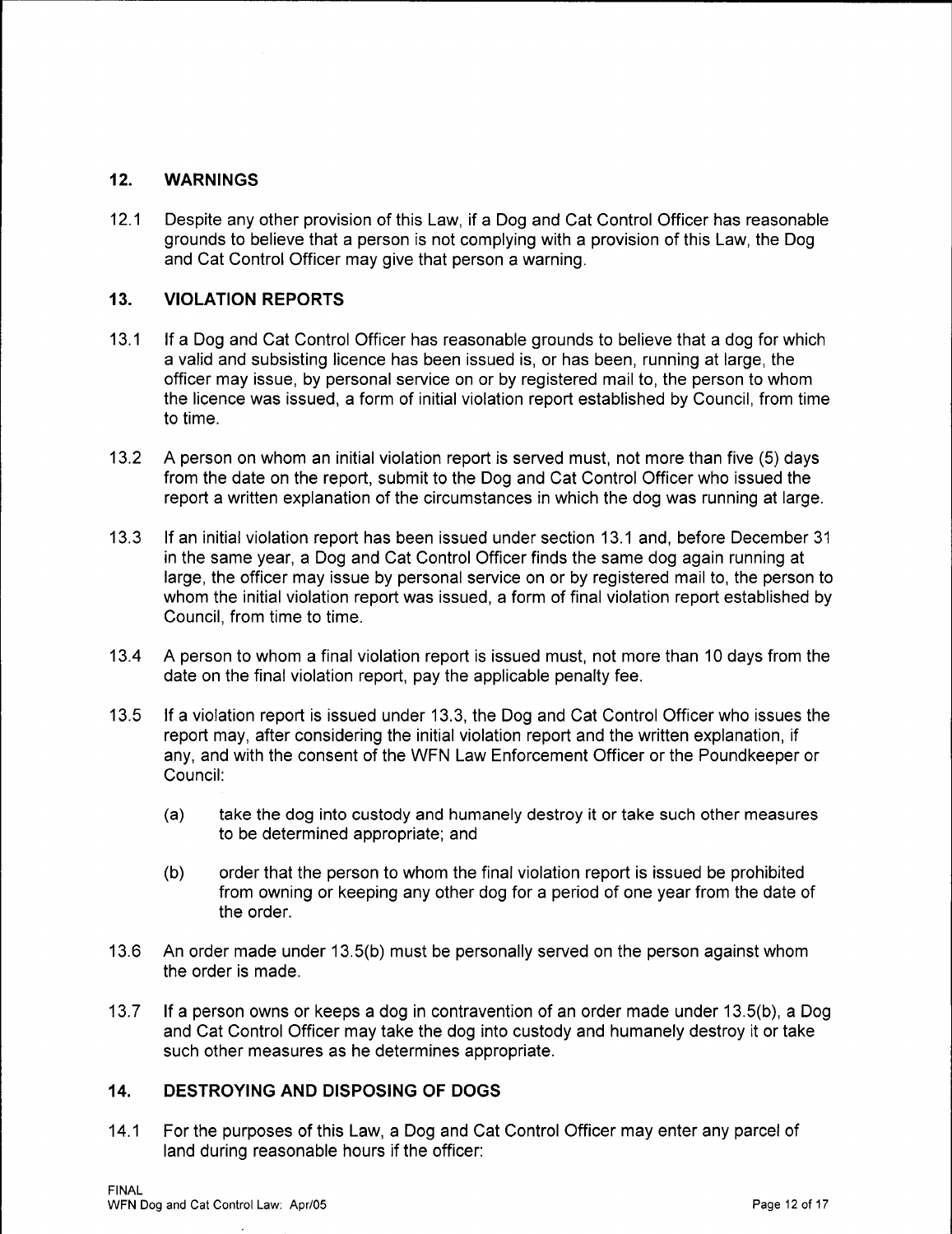- (a) is acting under this Law to take a dog into custody or to destroy a dog;
- (b) has reasonable grounds to believe that a dog is ownerless, or
- (c) has reasonable grounds to believe that a dog is, or has been, running at large.
- 14.2 A person who destroys a dog under this Law or an order made under this Law must destroy and dispose of the dog, or cause the dog to be destroyed and disposed of, in the prescribed manner.
- 14.3 A person who destroys and disposes of a dog under any of Part 8, 11 or 13 of this Law must, not more than two (2) days after destroying the dog, submit to the nearest domestic animal protection officer a written report containing their name, position and address, a description of the dog, and the circumstances surrounding the killing and disposition of the dog.

# **15. TRANSIENT DOGS**

15.1 A dog that has attached to its collar or harness a valid and subsisting licence tag issued by any jurisdiction outside British Columbia must not be considered ownerless, but it is subject to every other provision of this Law.

## **16. FEES AND FORMS**

16.1 Council may, by resolution passed at a duly convened meeting, establish, correct, revise or update the terms of any applicable fee schedules, forms, protocols or other related documentation which complement and support this Law, and will post notice of same in a public area of the WFN administration building and make a copy of same available for viewing free of charge at the administrative offices of Westbank and available for distribution at a nominal charge.

# **17. NOTICES & CHARGES AGAINST REGISTERED HOLDERS**

17 .1 Where Westbank is required to give notice to or imposes an additional cost or charge against the registered holder and two or more persons are shown as registered holders in respect of a parcel of land, then a notice given to or a cost or charge imposed against one registered holder is not invalidated by the failure to give notice to or impose a charge against any other registered holder.

### **18. OFFENCES**

- 18.1 No person shall obstruct, interfere with or hinder Council, the Dog and Cat Control Officer, WFN Law Enforcement Officer or any authorized employee, officer or agent in the carrying out of their duties and responsibilities under this Law.
- 18.2 Any person who violates any of the provisions of this Law or who suffers or permits any act or thing to be done in contravention or in violation of any of the provisions of this Law, or who neglects to do or refrains from doing any act or thing required by any of the provisions of this Law, is guilty of an offence under this Law, and is liable to the penalties imposed by this Law.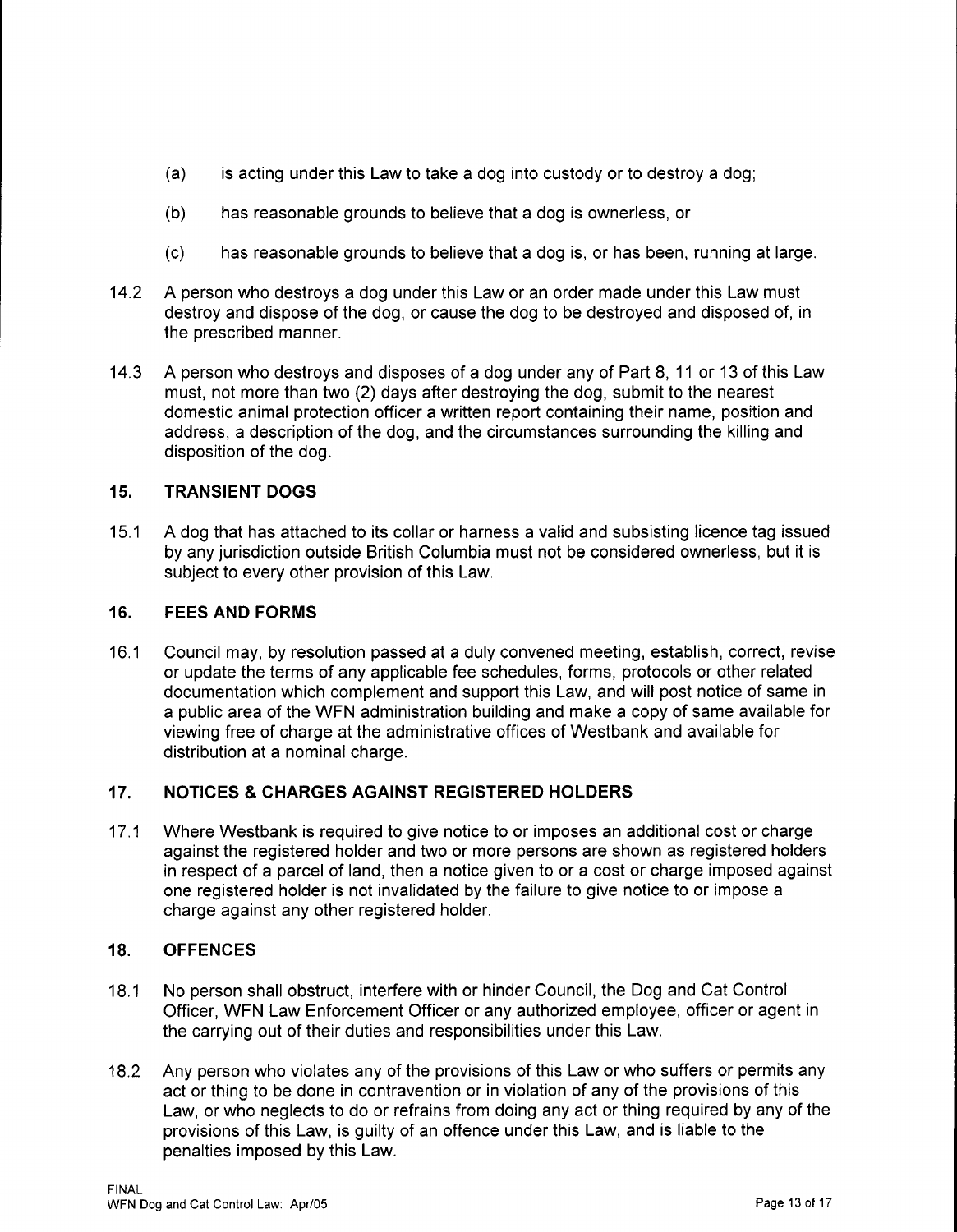- 18.3 Each day a violation of this Law continues will be deemed to be a separate offence for which a fine or imprisonment may be imposed.
- 18.4 Any person who is guilty of an offence under this Law is liable, on summary conviction to a fine of not more than One Thousand Dollars (\$1,000.00) or to a term of imprisonment not exceeding thirty (30) days, or both.

#### **19. IMMUNITY**

- 19.1 No action for damages lies or may be instituted against present or past Council, WFN Law Enforcement Officer, Dog and Cat Control Officer or members, employees, servants or agents of either Westbank or Council:
	- (a) for anything said or done or omitted to be said or done by that person in the performance or intended performance of the person's duty or the exercise of the person's authority; or
	- (b) for any alleged neglect or default in the performance or intended performance of the person's duty or the exercise of the person's authority.
- 19.2 Section 19.1 does not provide a defence if:
	- (a) Council, WFN Law Enforcement Officer, members, employees, servants or agents have, in relation to the conduct that is the subject matter of the action, been guilty of dishonesty, gross negligence or malicious or wilful misconduct; or
	- (b) the cause of action is libel or slander.
- 19.3 Westbank, present or past Council, or members, employees, servants or agents of any of Westbank or Council is not liable for any damages or other loss, including economic loss, sustained by any person, or to the property of any person, as a result of neglect or failure, for any reason, to discover or detect any contravention of this Law or any other Westbank Law, or from the neglect or failure, for any reason or in any manner, to enforce this Law or any other Westbank Law.
- 19.4 All actions against Westbank for the unlawful doing of anything that:
	- (a) is purported to have been done by Westbank under the powers conferred by this Law or any Westbank Law, and
	- (b) might have been lawfully done by Westbank if acting in the manner established by law,

must be commenced within six (6) months after the cause of action first arose, or within a further period designated by Council in a particular case, but not afterwards.

19.5 Westbank is in no case liable for damages unless notice in writing, setting out the time, place and manner in which the damage has been sustained, is delivered to Westbank, within two (2) months from the date on which the damage was sustained. In case of the death of a person injured, the failure to give notice required by this section is not a bar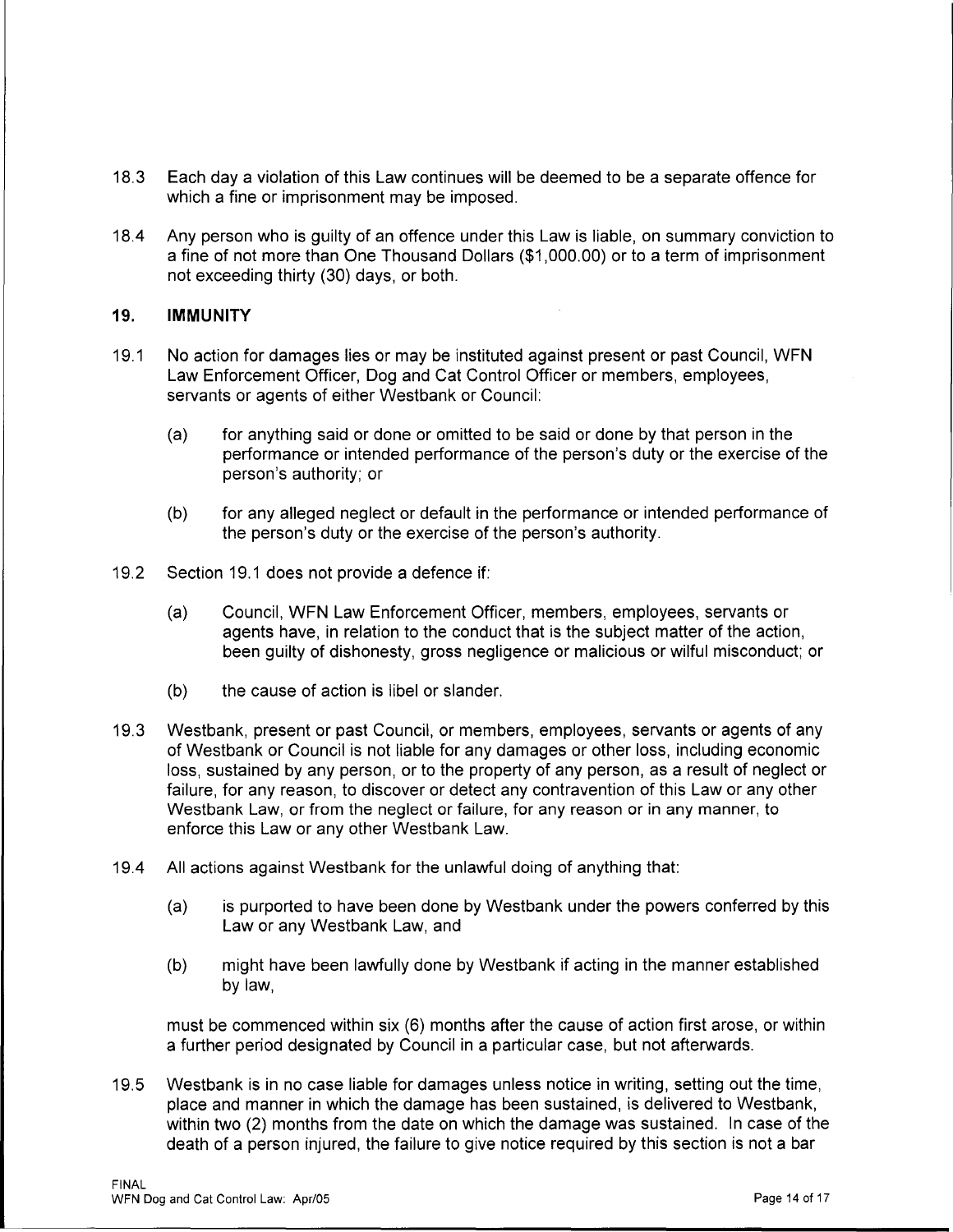to the maintenance of the action. Failure to give the notice or its insufficiency is not a bar to the maintenance of an action if the court before whom it is tried, or, in case of appeal, the Court of Appeal, believes:

- (a) there was reasonable excuse, and
- (b) Westbank has not been prejudiced in its defence by the failure or insufficiency.
- 19.6 Section 18.1 does not provide a defence if:
	- (a) Council, WFN Law Enforcement Officer, Dog and Cat Control Officer, members, employees, servants or agents have, in relation to the conduct that is the subject matter of the action, been guilty of dishonesty, gross negligence or malicious or wilful misconduct; or
	- (b) the cause of action is libel or slander.

#### **20. APPLICATION OF LAW**

- 20.1 Where any federal Act or regulation or provincial Act or regulation or any other Westbank Law may apply to any matter covered by this Law, compliance with this Law will not relieve the person from also complying with the provisions of the other applicable Act, regulation or law.
- 20.2 If any section of this Law is for any reason held invalid by a decision of a court of competent jurisdiction, the invalid section or subsection will be severed from and not affect the remaining provisions of this Law.
- 20.3 The headings given to the sections and paragraphs in this Law are for convenience of reference only. They do not form part of this Law and will not be used in the interpretation of this Law.
- 20.4 Unless otherwise noted, any specific statute named in this Law is a reference to a statute of British Columbia and the regulations thereto, as amended, revised, consolidated or replaced from time to time, and any Law referred to herein is a reference to a law of Westbank, as amended, revised, consolidated or replaced from time to time.

#### **21. REPEAL**

21.1 Dog Bylaw, 1991-01 is hereby repealed.